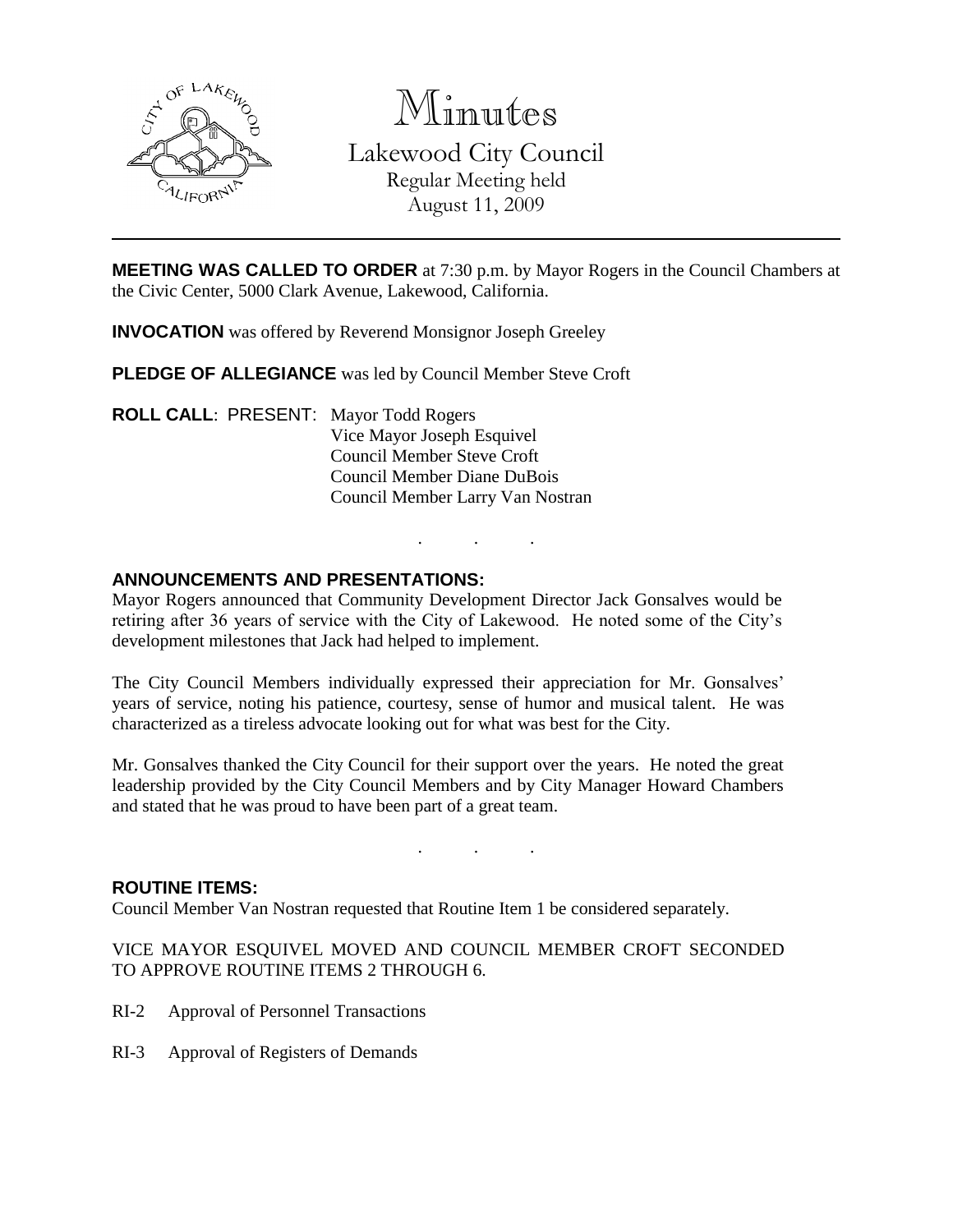City Council Minutes August 11, 2009 Page 2

## **ROUTINE ITEMS:** Continued

RI-4 Approval of Meeting Reports and Authorizations Pursuant to AB1234

RI-5 Approval of Amendment to Recreation Lease for Lakewood Equestrian Center

RI-6 Approval of Memorandum of Understanding (MOU) with Costco to Access Emergency Needs During Disaster

UPON ROLL CALL VOTE, THE MOTION WAS APPROVED:

AYES: COUNCIL MEMBERS: Van Nostran, DuBois, Croft, Esquivel and Rogers NAYS: COUNCIL MEMBERS: None

RI-1 Approval of Minutes of the Meeting held July 28, 2009

COUNCIL MEMBER CROFT MOVED AND COUNCIL MEMBER DUBOIS SECONDED TO APPROVE ROUTINE ITEM 1. UPON ROLL CALL VOTE, THE MOTION WAS APPROVED:

AYES: COUNCIL MEMBERS: DuBois, Croft, Esquivel and Rogers NAYS: COUNCIL MEMBERS: None ABSTAIN: COUNCIL MEMBERS: Van Nostran

# **1.1 • CONGESTION MANAGEMENT PROGRAM CONFORMANCE SELF-CERTIFICATION PROCESS**

. . .

The Director of Community Development presented a report based on the memo in the agenda and stated the Congestion Management Program, prepared for Los Angeles County by the Metropolitan Transit Authority, required the City to hold an annual public hearing adopting the Local Implementation Report and self-certifying the City's conformance with local CMP requirements. It was the recommendation of staff that the City Council conduct a public hearing and then adopt the proposed resolution finding the City to be in conformance with the Congestion Management Program and adopting the Local Development Report.

Mayor Rogers opened the public hearing at 7:45 p.m. and called for anyone in the audience wishing to address the City Council on this matter. There was no response.

RESOLUTION NO. 2009-47; A RESOLUTION OF THE CITY OF LAKEWOOD, CALIFORNIA, FINDING THE CITY TO BE IN CONFORMANCE WITH THE CONGESTION MANAGEMENT PROGRAM (CMP) AND ADOPTING THE CMP LOCAL DEVELOPMENT REPORT, IN ACCORDANCE WITH CALIFORNIA GOVERNMENT CODE SECTION 65089

COUNCIL MEMBER DUBOIS MOVED AND VICE MAYOR ESQUIVEL SECONDED TO ADOPT RESOLUTION NO. 2009-47.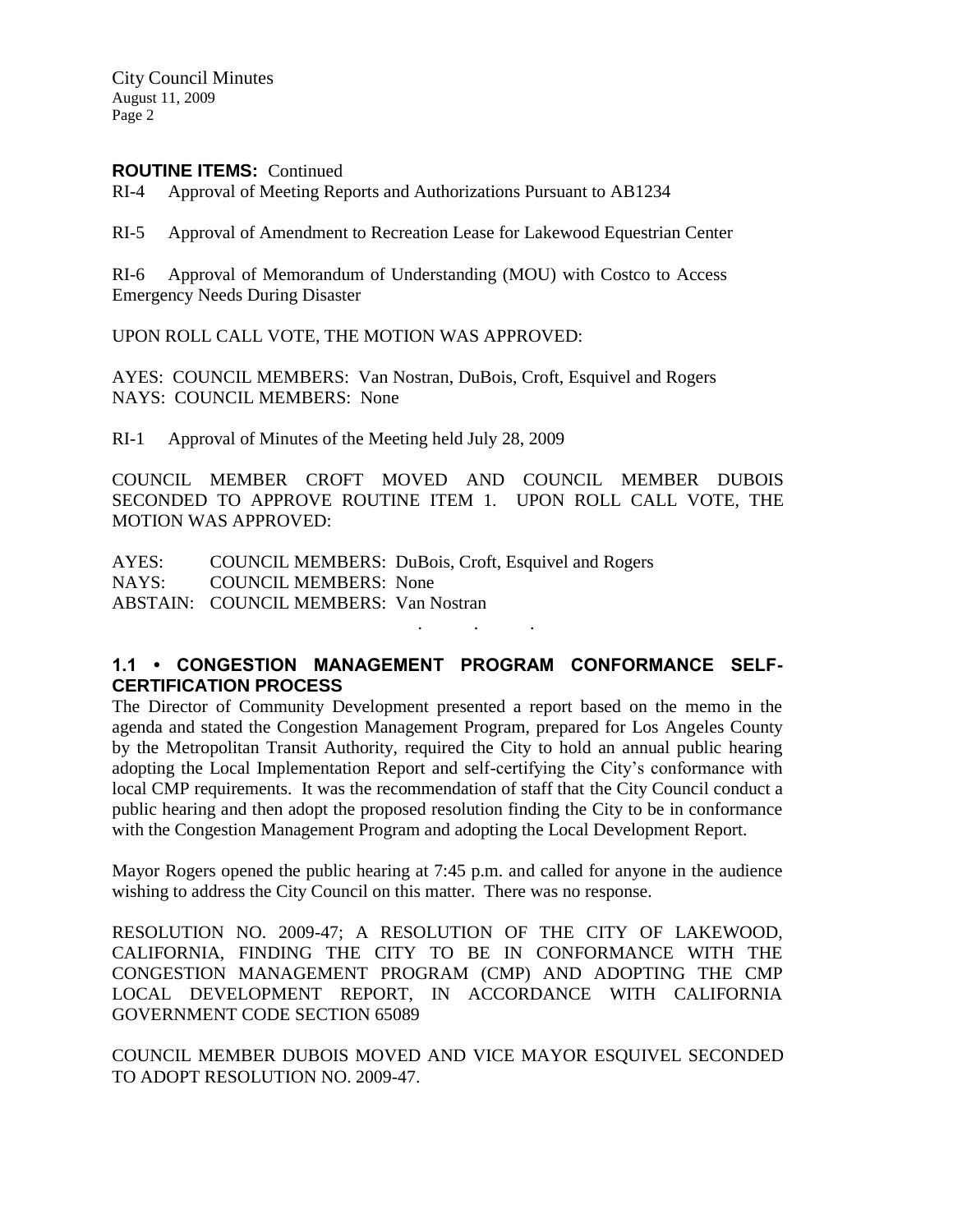## **1.1 • CONGESTION MANAGEMENT PROGRAM CONFORMANCE SELF-CERTIFICATION PROCESS** - Continued UPON ROLL CALL VOTE, THE MOTION WAS APPROVED:

AYES: COUNCIL MEMBERS: Van Nostran, DuBois, Croft, Esquivel and Rogers NAYS: COUNCIL MEMBERS: None

## **1.2 • AWARD OF BID FOR PUBLIC WORKS PROJECT NO. 09-3, SOUTH STREET PAVEMENT REHAB**

. . .

Public Works Director Lisa Rapp displayed slides and made a presentation based on the memo in the agenda. She reported on the status of the City's street resurfacing program by stating that Paramount Boulevard had been completed and it was likely that after the final accounting was completed by the County Department of Public Works, that there may be excess funding that could be directed to another project. She noted that the Paramount project had utilized a new technology, an environmental tree well, which could collect debris from storm water and filter the water before emptying into the storm drain system. She stated that the contract had been awarded and work would soon begin on the Bloomfield Avenue resurfacing project and that resurfacing for Centralia Street was in the design phase and would be ready, should additional Federal stimulus funding become available. She reported that seven bids had been received for the project to resurface South Street from Lakewood Boulevard to the eastern City limit. As a Federally-funded project, a resolution approving a supplement to the Master Agreement with the State would also be required. It was the recommendation of staff that the City Council adopt the plans, specifications and working details for Public Works Project No. 09-03; award a contract to the low bidder, All American Asphalt, in the amount of \$1,543,170; authorize staff to approve a cumulative total of contract change orders, as needed, not to exceed \$150,000; authorize staff to approve a proposal from Willdan for construction management in the amount of \$188,700; and adopt the proposed resolution approving Supplement No. 004-N to the Federal Master Agreement. Responding to questions from the City Council, Ms. Rapp stated that two Filterra units had been installed at a bid price of \$22,000 and that although each unit would only require maintenance once or twice a year for replacement mulch, debris may need to be removed somewhat more frequently.

Council Member Van Nostran inquired about Lakewood's portion of South Street west of Lakewood Boulevard. Ms. Rapp stated that although Lakewood was responsible for a portion of South Street all the way past Downey Avenue to the Lakewood-Long Beach border, the decision to end the resurfacing project at Lakewood Boulevard had been made so that the project would fit within the available funding.

Vice Mayor Esquivel noted he received comments from area residents about the Paramount Boulevard resurfacing project and how the roadway conditions in Lakewood were so obviously better than those in Long Beach.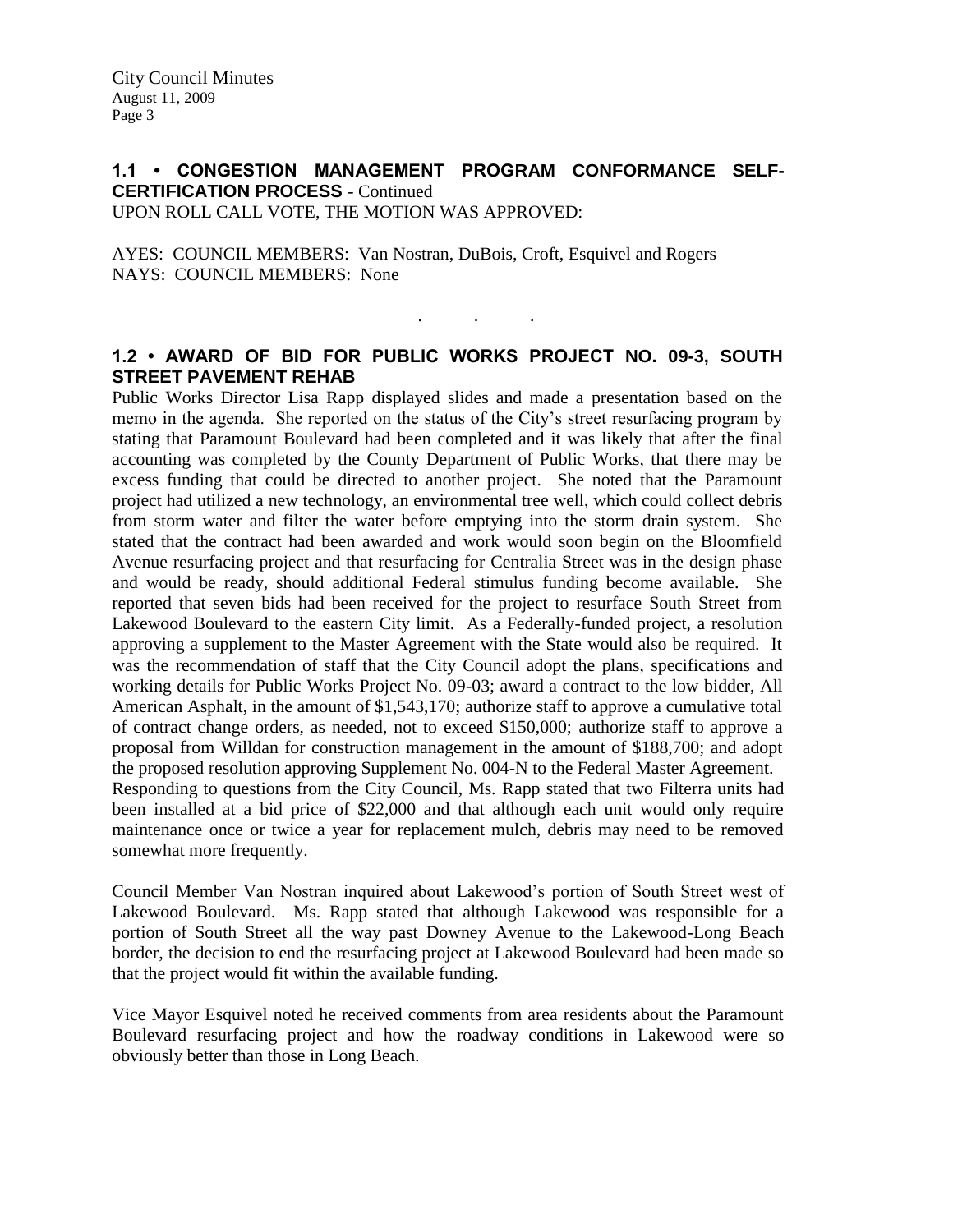# **1.2 • AWARD OF BID FOR PUBLIC WORKS PROJECT NO. 09-3, SOUTH STREET PAVEMENT REHAB - Continued**

Council Member DuBois complimented Ms. Rapp and her staff for having projects ready to go as soon as funding became available.

Mayor Rogers opened the public hearing at 8:08 p.m. and called for anyone in the audience wishing to address the City Council on this matter. There was no response.

RESOLUTION NO. 2009-46; A RESOLUTION OF THE CITY COUNCIL OF THE CITY OF LAKEWOOD APPROVING PROGRAM SUPPLEMENT NUMBER N004 TO MASTER AGREEMENT NUMBER 07-5315R AND AUTHORIZING THE MAYOR TO EXECUTE SAID AGREEMENTS

COUNCIL MEMBER VAN NOSTRAN MOVED AND COUNCIL MEMBER CROFT SECONDED TO APPROVE STAFF RECOMMENDATIONS 1 THROUGH 5. UPON ROLL CALL VOTE, THE MOTION WAS APPROVED:

. . .

AYES: COUNCIL MEMBERS: Van Nostran, DuBois, Croft, Esquivel and Rogers NAYS: COUNCIL MEMBERS: None

**3.1 • PAVEMENT REHAB ON PIONEER AND INSTALLATION OF BUS PADS**

The Director of Public Works displayed slides and made a presentation based on the memo in the agenda. She stated there was an opportunity, through the use of Proposition C funding, to modify the current contract with Silvia Construction by change order to add pavement rehab in additional locations. She reported that there was a section of Pioneer Boulevard readied by the recent completion of a water main installation and two bus pads, one on Candlewood Street west of Lakewood Boulevard, and another on Silva Street east of Lakewood Boulevard that were in need of resurfacing. It was the recommendation of staff that the City Council authorize the issuance of a change order to Public Works Project No. 08-02 with Silvia Construction, Inc. in the amount of \$280,000 for pavement rehab on Pioneer Boulevard, at two bus stops and isolated locations subject to approval of Prop. C funds by Metropolitan Transit Authority, and authorize staff to approve additional change orders, as needed, not to exceed \$20,000.

COUNCIL MEMBER DUBOIS MOVED AND COUNCIL MEMBER VAN NOSTRAN SECONDED TO APPROVE STAFF'S RECOMMENDATIONS. UPON ROLL CALL VOTE, THE MOTION WAS APPROVED:

AYES: COUNCIL MEMBERS: Van Nostran, DuBois, Croft, Esquivel and Rogers NAYS: COUNCIL MEMBERS: None

. . .